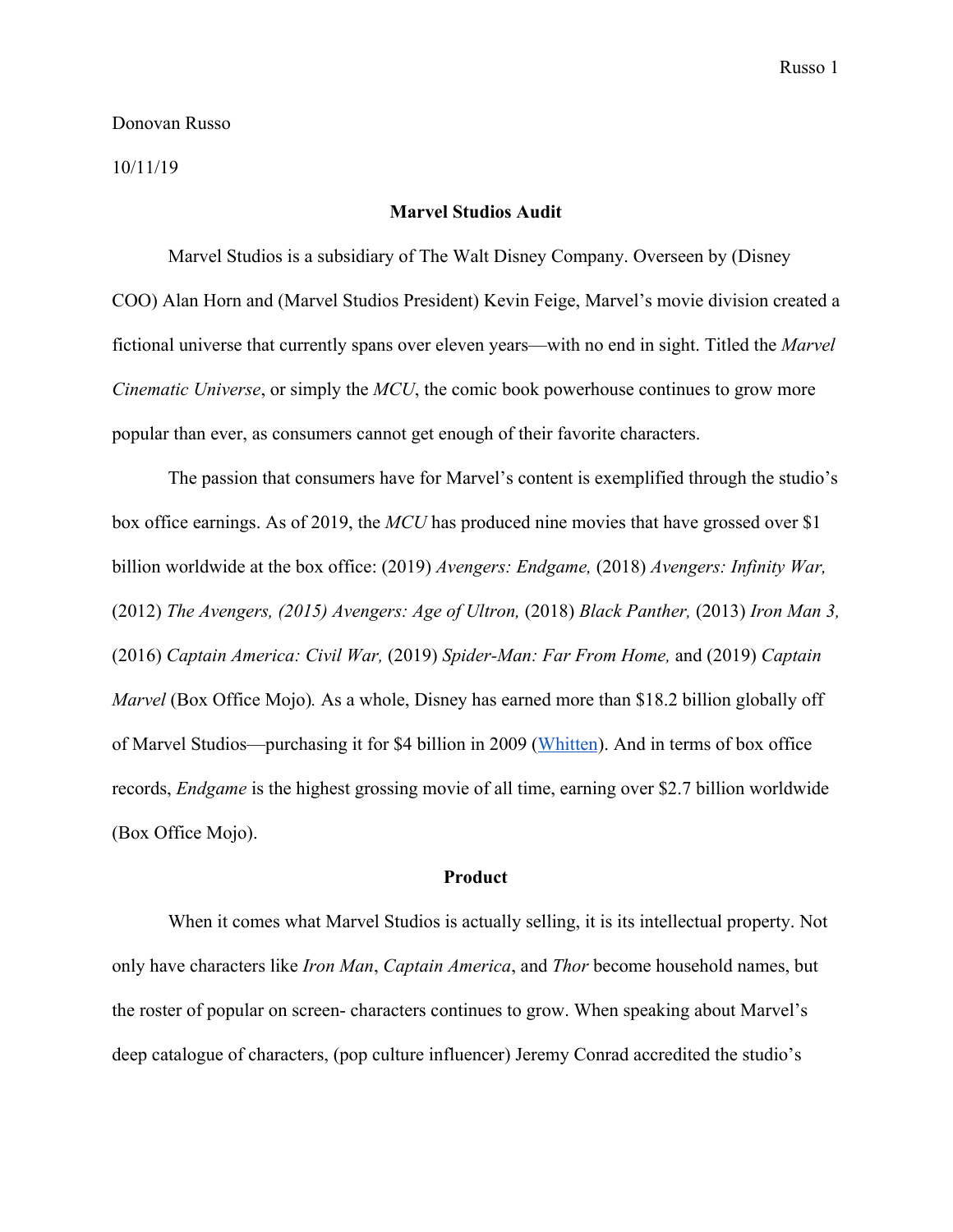diversity push, saying, "Marvel is wisely making sure that they have characters on screen that everyone can identify with," [\(Russo\)](https://finance.yahoo.com/news/marvel-phase-4-buzz-leaves-dc-on-the-outside-looking-in-133825919.html). In regards to Conrad's comments, Marvel's diversity improvements started with 2018's *Black Panther*, which was nominated for Best Picture at last year's Oscars. In 2019, Marvel Studios released *Captain Marvel*—its first movie with a female lead—often credited as Marvel's strongest hero. And within the next three years, Marvel will be giving its fans a *Black Widow* prequel, a female *Thor* movie, and *Sheng Chi*, a narrative based on an Asian superhero. Oh and not to mention, the two time Oscar winner, Mahershala Ali, has been announced as *Blade*—the vampire slayer.

Having said this, while it has become apparent just how much Marvel fans appreciate the on screen diversity, part of what has made these movies so successful has been the several cinematic- crossover events within the *MCU*. When examining their success, (pop culture influencer) Daniel Richtman said, "Marvel has done something no one has ever done before and every major franchise and studio is trying to mimic that with interconnected storytelling and a similar tone," [\(Russo\)](https://finance.yahoo.com/news/marvel-phase-4-buzz-leaves-dc-on-the-outside-looking-in-133825919.html). With that said, consumers have seen DC Comics, *The Fast & The Furious*, and other big studios/ franchises try to replicate Marvel's success—utilizing interconnected narratives to create cinematic universes. And while there might have some success replicating Marvel Studios, Marvel movies are still performing off the charts at the box office, with the studio known for blurring action with humor, while still embracing dramaticepisodic storytelling.

### **Place**

This is an interesting category for Marvel Studios. Although the streaming boom has somewhat challenged box office earnings for film studios, especially with the indie genre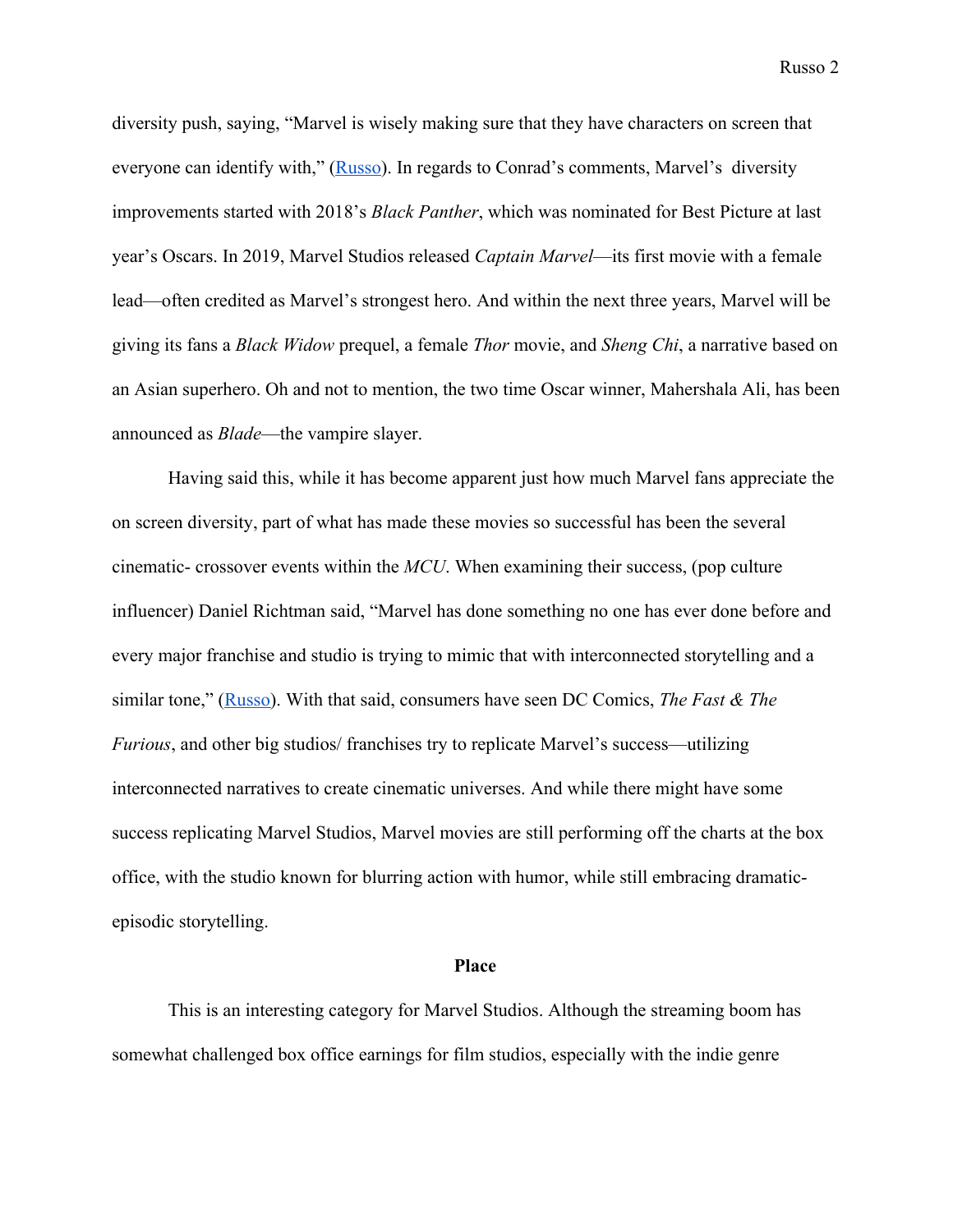transitioning primarily to platforms like Netflix and Amazon, box office earnings have never been stronger for blockbusters—which makes movies theaters Marvel's main source of revenue. For example, when discussing the earnings potential for last summer's *Spider-Man* movie, box office analyst Shawn Robbins stressed, "Getting a jump on the Fourth of July stateside will help the film's business spread out across the week," ([Russo\)](https://finance.yahoo.com/news/spider-man-far-from-home-set-to-defy-grim-summer-at-the-box-office-140000577.html). While it may be short, this quote exemplifies Marvel's relation to *place* in a nutshell: people buying theater seats keeps the studio in business. And to go even further with this concept, the art of releasing movies—specifically blockbusters—is strategically planned out. Marvel Studios, for instance, has consistently released films around Cinco De Mayo, 4th of July, and Thanksgiving, because consumers are often free from work, and school to purchase movie tickets.

However, while movie theaters are truly important to Marvel's operation, streaming is another platform that it will soon be utilizing. Just recently, it was announced that the *MCU* will be expanding into Disney's up and coming streaming service: Disney +. New shows include *The Falcon* & *The Winter Soldier*, *WandaVision*, *Loki*, and many more. Each of these shows will star the A-list celebrities who have played their respective characters on the big screen, and as Feige put it, "These episodes will intersect with the movies in a very big way… It's a totally new form of storytelling that we get to play with and explore," [\(Lang\)](https://variety.com/2019/film/news/marvel-studios-kevin-feige-xmen-wolverine-deadpool-disney-plus-1203190452/). So, not only is Marvel utilizing the big screen, but it is also taking advantage of the shifting demands in television, creating content that will further engage its established fan base, while also reaching new consumers as well. In other words, Marvel Studios is using its relation to place to innovate its content—keeping its content unique and fresh.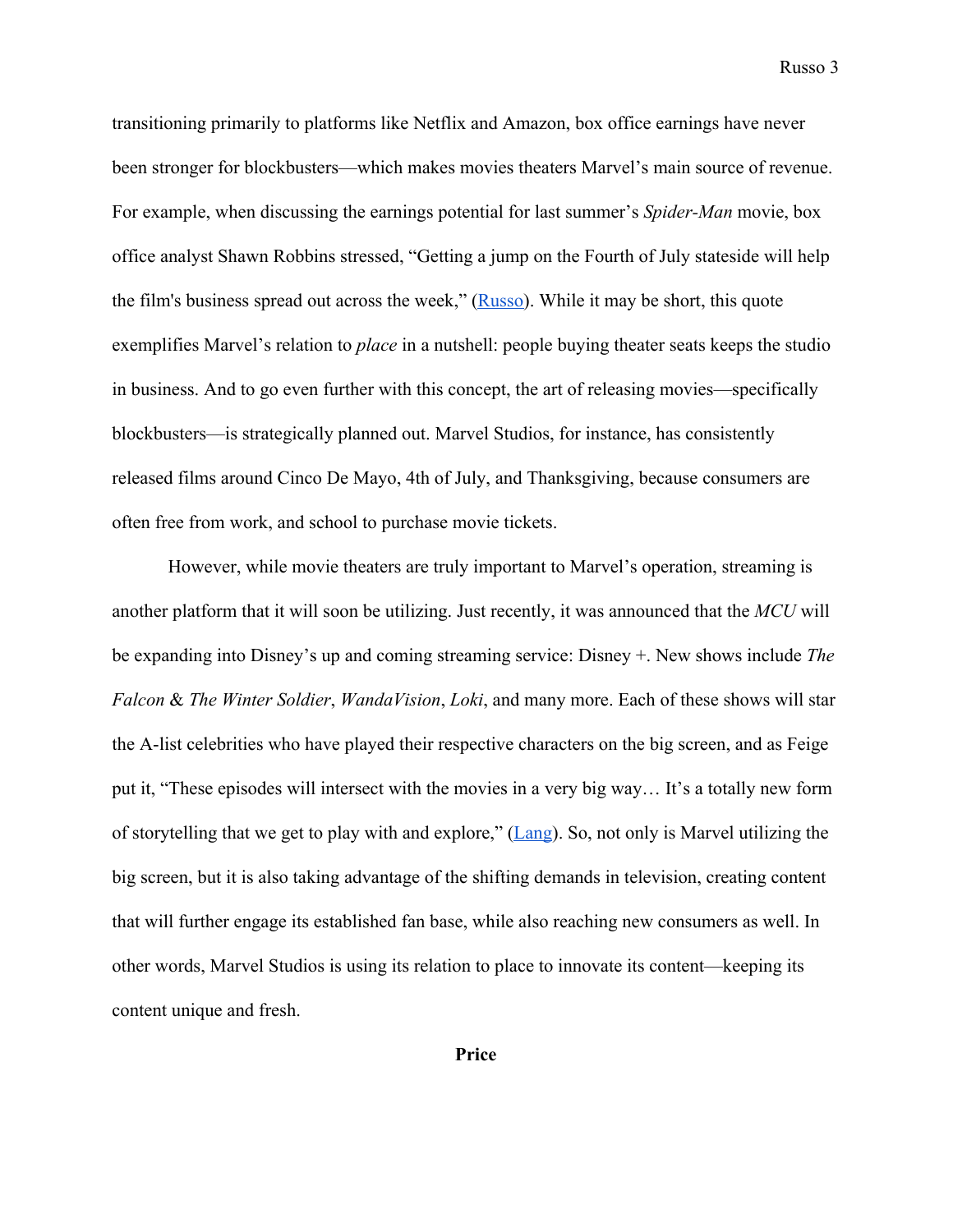Marvel Studios' relation to price comes down to the cost of movie theater tickets, and the cost of Disney +. During the first three months of 2019, the cost of the average movie theater ticket was \$9.01—a small decrease from the \$9.16 cost from the same time frame of 2018. The top demographics of people who went to the movies for 1Q19 were 18-24 year olds (27.3%), and 25-34 year olds (24.1%) ([Hayden\)](https://www.hollywoodreporter.com/news/average-movie-ticket-price-falls-slightly-as-box-office-lags-2019-1205084). According to (reporter) Erik Hayden, the decline in ticket prices for 1Q19 was because "overall box office has been slow so far," ([Hayden\)](https://www.hollywoodreporter.com/news/average-movie-ticket-price-falls-slightly-as-box-office-lags-2019-1205084). However, Marvel Studios has not felt any collateral damage, as 2018's *Black Panther* and *Infinity War* both grossed well over \$2 billion. And, in 2019, *Captain Marvel, Endgame,* and *Spider-Man: Far From Home* each grossed well over \$1 billion worldwide (Box Office Mojo).

In terms of Disney +, Marvel Studios (of course) benefits from the user subscriptions. The new streaming platform is obtainable November 12th, and will cost \$6.99/month. When discussing Disney +, and how it compares to its other competitors, (writer) Connie Chen wrote, "Disney  $+$  is much more focused and narrow in scope by revolving entirely around Disney" content. Luckily, it doesn't actually feel that limited since Walt Disney Studios and Walt Disney Television create everything from animated kids' movies to action and sci-fi thrillers," ([Chen](https://www.businessinsider.com/disney-plus)). So, Marvel Studios is sure to benefit from Disney +, as they are clearly one of those compelling reasons that consumers would be willing to either invest into something new, or choose the platform over the likes of Netflix, Amazon, or Hulu. Having said this, because Disney+ offers more than just Marvel content, it gives consumers more of an incentive to subscribe, as they are receiving a wide variety of shows and movies to pick from—which is also beneficial to Marvel because consumers will still be exposed to its section of content.

# **Promotion**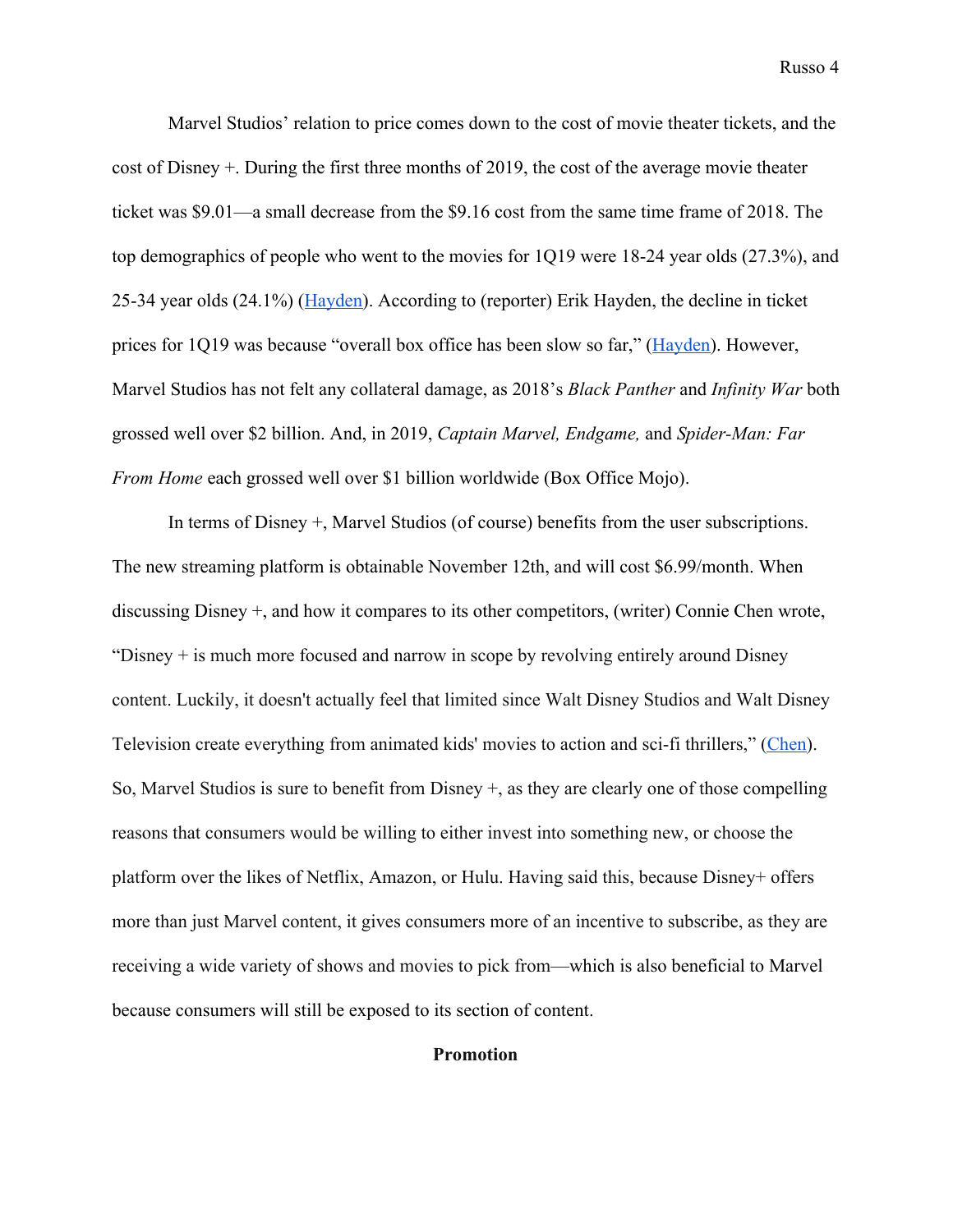A key way that Marvel Studios promotes its work is through Comic Cons. When discussing the impact of these events, (box office analyst) Paul Dergarabedian said, "Comic Con is a huge stage and platform to showcase upcoming content, strategies and synergies… Any superhero brand is missing out on a huge opportunity if this is not taken full advantage of, no question," ([Russo\)](https://finance.yahoo.com/news/marvel-phase-4-buzz-leaves-dc-on-the-outside-looking-in-133825919.html). Because Marvel Studios has such a keen understanding of how important it is to showcase its content, and to connect with its consumers, it has consistently been able to capitalize on these big comic book events, building enormous buzz over what is to come in the future of the *MCU*.

Additionally, Marvel Studios has been known to practice a *hush marketing approach* during marketing campaigns for their content. For example, nothing about *Endgame* was revealed until the movie was four months out from its release. While it may be a head scratcher to some, this campaign was brilliant, as it created an obsession over every little detail speculated upon, in regards to the film. And in fact, when *Endgame*'s trailer did drop last December, it surpassed 40 million views in a little over a day  $(Russo)$  $(Russo)$ . This shows just how eager consumers were to get their first look at the movie—further justifying that depriving its consumers has been beneficial to Marvel Studios' marketing scheme.

However, there is somewhat of a downside to the way Marvel Studios promotes its movies. When discussing this problem, (Chapman professor) Kia Afra said, "Just watching the 'Avengers: Endgame' trailer demands an understanding of not only the Avengers series, but also the various other interconnected Marvel franchises," ([Russo](https://www.cnbc.com/2018/12/08/avengers-real-endgame-another-2-billion-at-the-box-office.html)). Now, although *Endgame,* and the other Marvel Studio movies have performed well at the box office, Afra's point is fair to consider. Marvel's cinematic stories are starting to rely on characters that are not as well known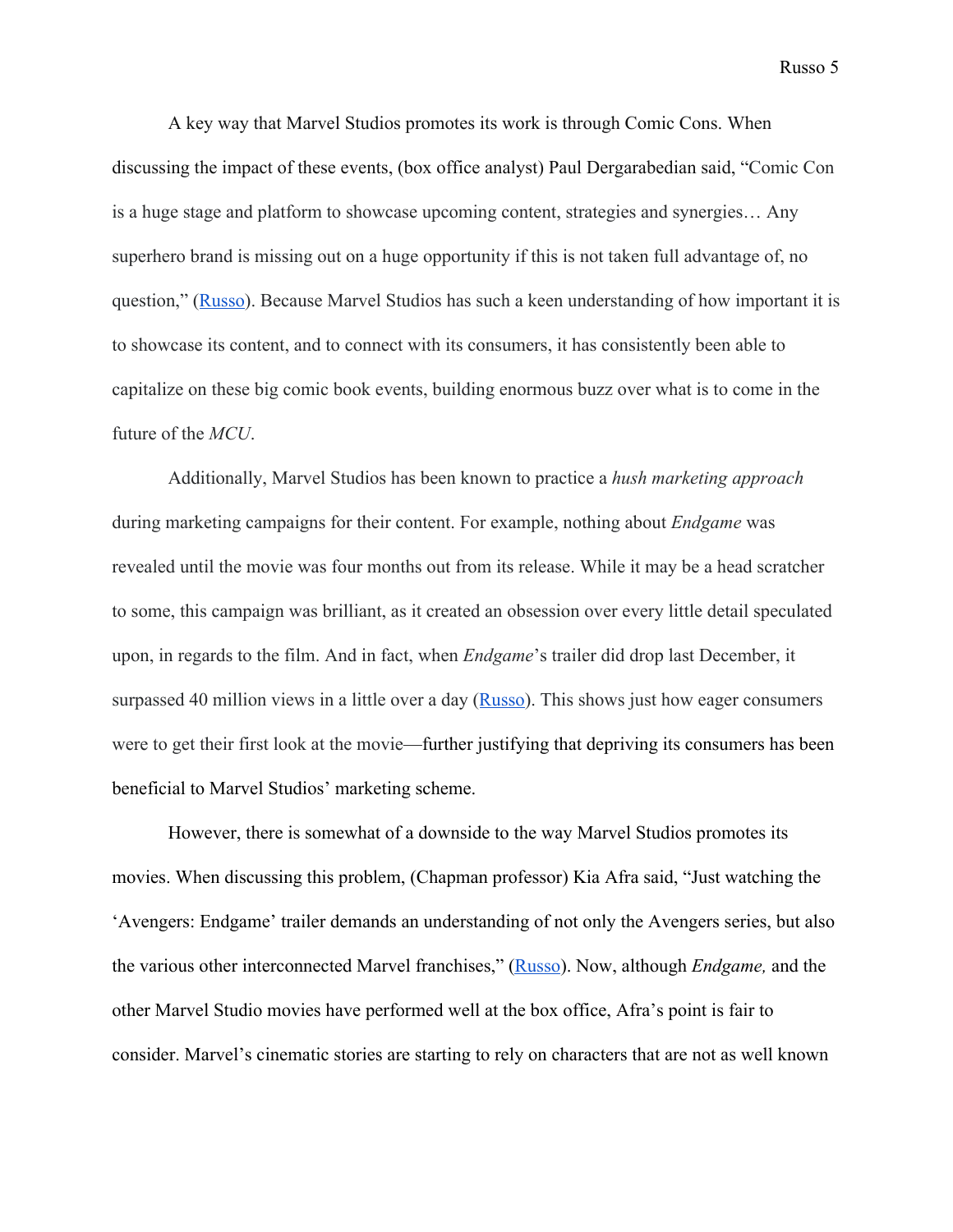as say *Iron Man* or *Hulk*. Will the common eye—who has mild interests in Marvel, be able to randomly identify *Sheng Chi* or *Blade*? Brand recognition is a huge part of what Marvel does, so to ask their consumers to go through this process again is definitely something to be skeptical about. I am not saying that it will not work out, as Marvel has proved that consumers can enjoy an *Ant-Man* film. However, I do think Afra's emphasis on just how demanding the trailer was could certainly foreshadow challenges for future content.

Lastly, Marvel uses its movies to promote sequels, other franchises, and spin offs. Starting back with 2008's *Iron Man*, Marvel has utilized post credit- screen storytelling, hinting where character's stories could go in future installments. Notable moments include Sam Jackson's debut as *Nick Fury* in *Iron Man*, the *Thanos* cameo in 2012's *The Avengers*, and *Spider-Man's* identity being outed in *Far From Home*.

### **Final Thoughts**

 I think Marvel is in a really good position, especially since *Spider-Man* is staying within the studio's control (for now). Using established characters like Spidey, *Captain Marvel*, and *Thor,* allows Marvel to form new bonds with its consumers—allowing them to see just how cool *Sheng Chi,* and others will be. This will certainly be done through more crossover narratives—just like how *Black Panther* was introduced in 2016's *Civil War*.

As a whole, the *MCU* will continue to develop existing franchises while creating new ones. Consumers love the individual plot lines, and how they blend with the bigger narratives. However, Marvel needs to continue evolving, or other competitors (like DC) will take control of the market. You may laugh at this statement—especially since DC's attempt at a cinematic universe has been, well, laughable. But, creating comic book films like *Joker* may be DC's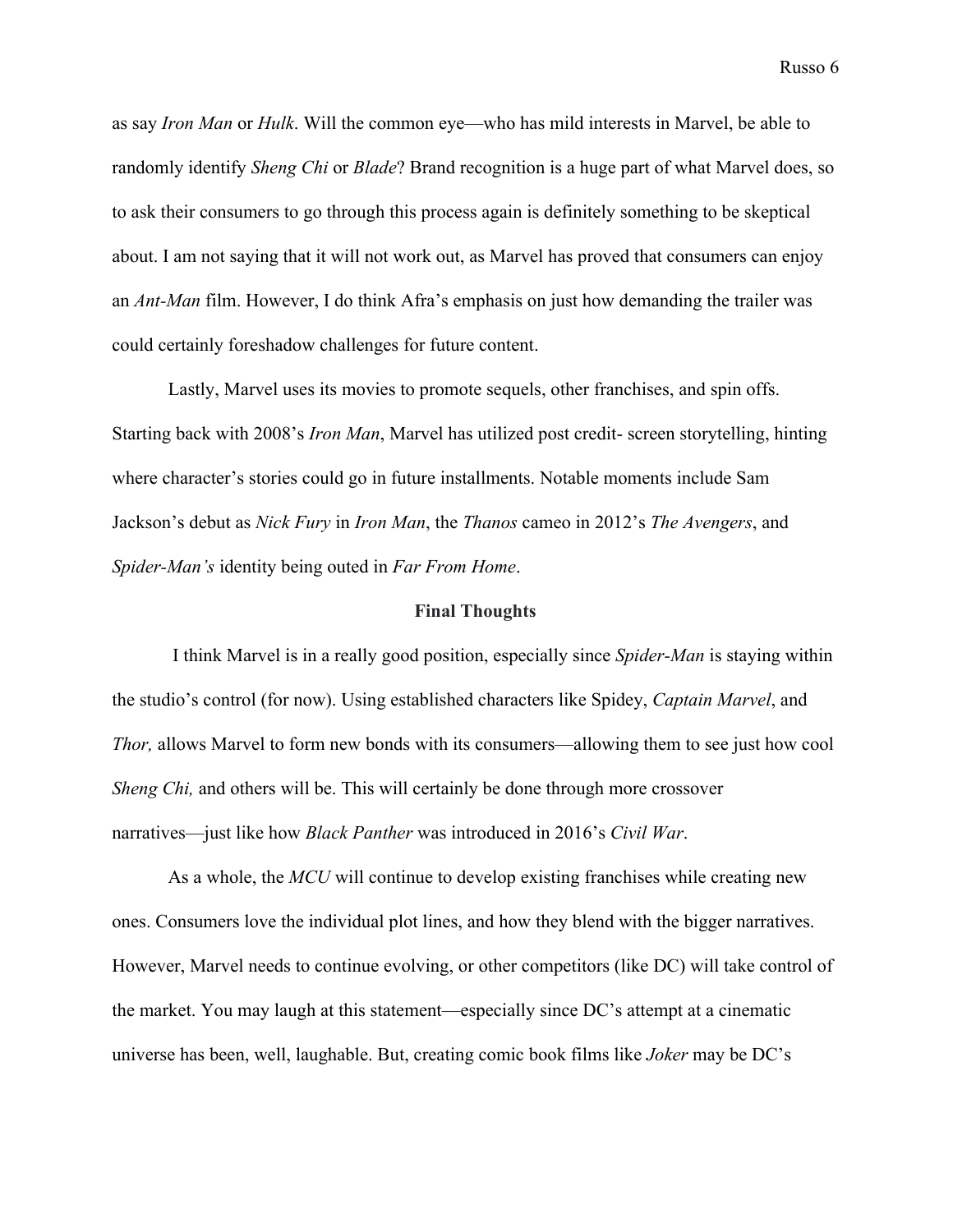calling card—bringing them back to the coveted *Dark Knight* days (prioritizing dark narratives over cinematic universes). Especially with new *Wonder Woman, Batman*, and *Suicide Squad* films, DC is sure to make a push for some of that markets control.

Nonetheless, just because DC has potential, that does not mean that Marvel Studios will fail. More than one studio can succeed—which has been seen numerous times throughout box office history. Also, Marvel has utilized a *hush* approach with its acquisition of *The Fantastic Four* and *X-Men,* which (each) consist of mainstream characters—having great box office potential.

So, to conclude, Marvel Studios will have all the opportunity in the world to continue its historic run of box office dominance. It will all come down to creating content that is innovative, while still remaining true to what the studio does best: creating narratives that make its consumers laugh, cry, and most importantly, want to come back for more.

Works Cited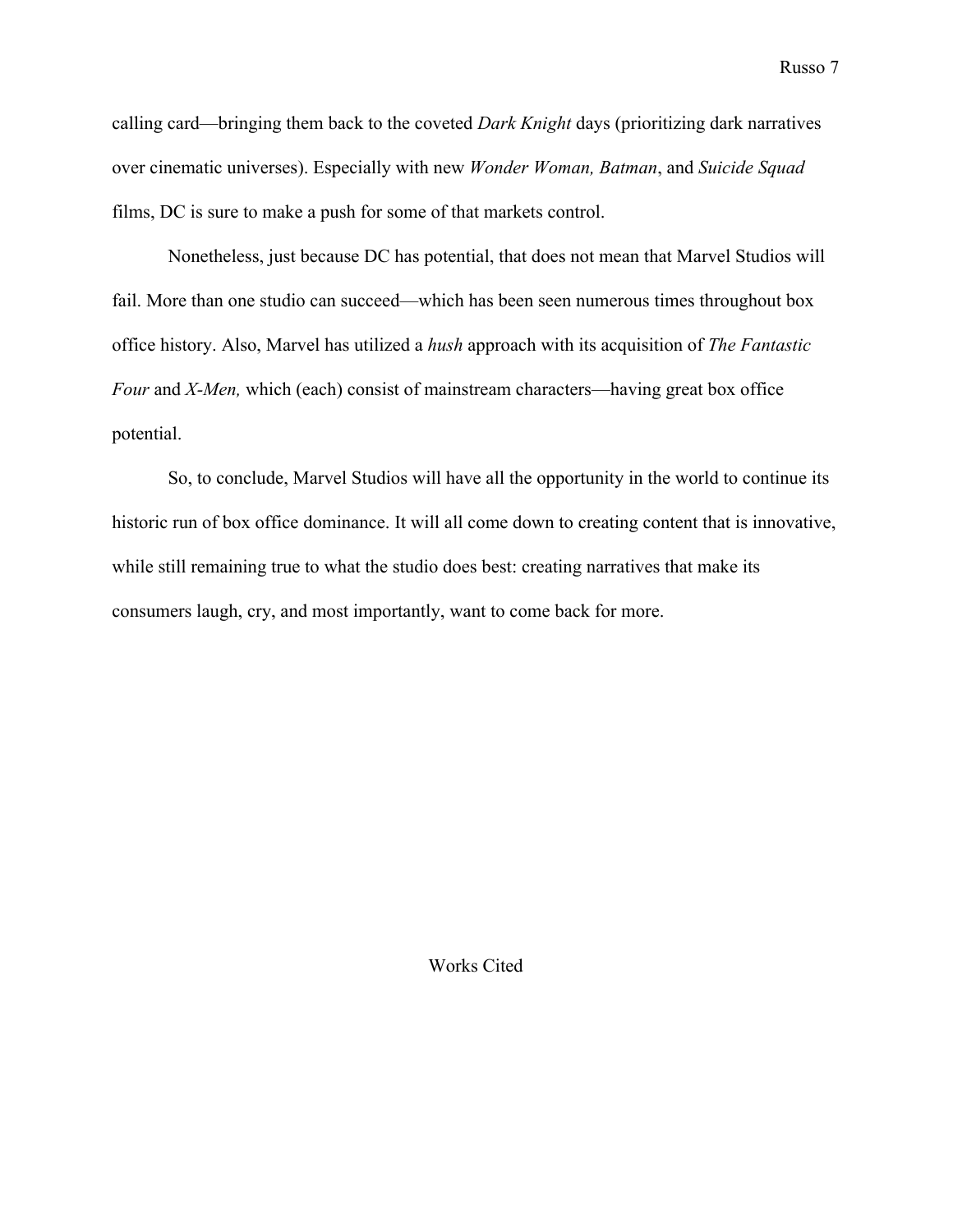Chen, Connie. "Disney+: Everything You Need to Know about Disney's Ad-Free Streaming Service Launching on November 12." *Business Insider*, Business Insider, 30 Sept. 2019, [www.businessinsider.com/disney-plus](http://www.businessinsider.com/disney-plus).

Hayden, Erik. "Average Movie Ticket Price Falls Slightly as Box Office Lags in 2019." *The Hollywood Reporter*, 29 Apr. 2019,

[www.hollywoodreporter.com/news/average-movie-ticket-price-falls-slightly-as-box-office-lags-](http://www.hollywoodreporter.com/news/average-movie-ticket-price-falls-slightly-as-box-office-lags-2019-1205084)[2019-1205084.](http://www.hollywoodreporter.com/news/average-movie-ticket-price-falls-slightly-as-box-office-lags-2019-1205084)

Lang, Brent. "Marvel Studios Chief Kevin Feige on the Disney Plus Shows, Fox Deal." *Variety*, 16 Apr. 2019,

[variety.com/2019/film/news/marvel-studios-kevin-feige-xmen-wolverine-deadpool-disney-plus-](https://variety.com/2019/film/news/marvel-studios-kevin-feige-xmen-wolverine-deadpool-disney-plus-1203190452/)[1203190452/.](https://variety.com/2019/film/news/marvel-studios-kevin-feige-xmen-wolverine-deadpool-disney-plus-1203190452/)

"Marvel Cinematic Universe." *Box Office Mojo*,

[www.boxofficemojo.com/franchises/chart/?id=avengers.htm.](http://www.boxofficemojo.com/franchises/chart/?id=avengers.htm)